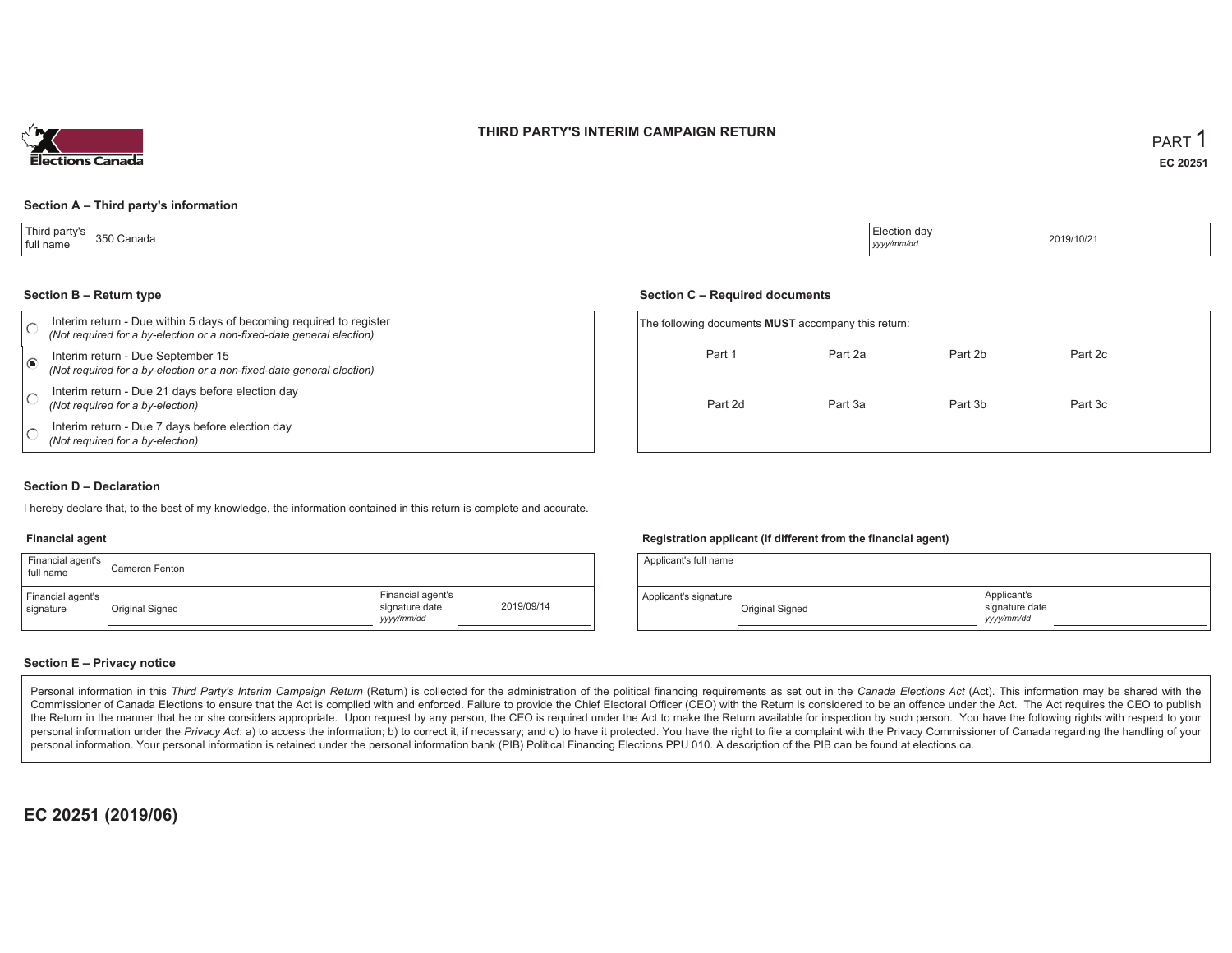

## **THIRD PARTY'S INTERIM CAMPAIGN RETURN**  THIRD PARTY'S INTERIM CAMPAIGN RETURN<br>Statement of monetary contributions received

**EC 20251**

 $\sim$ 

| No.                                              | Full name           | <b>Street</b><br>no. | <b>Street</b> | Apt. | City | Prov./<br>Terr. | Postal<br>code | Date<br>received<br>yyyy/mm/dd                                                      | Individual | Business /<br>Commercial<br>organization | Government | <b>Trade union</b> | Corporation<br>without share<br>capital | Unincorporated<br>organization or<br>association |
|--------------------------------------------------|---------------------|----------------------|---------------|------|------|-----------------|----------------|-------------------------------------------------------------------------------------|------------|------------------------------------------|------------|--------------------|-----------------------------------------|--------------------------------------------------|
|                                                  |                     |                      |               |      |      |                 |                |                                                                                     | \$         | \$                                       | \$         | \$                 | \$                                      | \$                                               |
|                                                  | Please see attached |                      |               |      |      |                 |                |                                                                                     |            |                                          |            |                    |                                         |                                                  |
|                                                  |                     |                      |               |      |      |                 |                |                                                                                     |            |                                          |            |                    |                                         |                                                  |
|                                                  |                     |                      |               |      |      |                 |                |                                                                                     |            |                                          |            |                    |                                         |                                                  |
|                                                  |                     |                      |               |      |      |                 |                |                                                                                     |            |                                          |            |                    |                                         |                                                  |
|                                                  |                     |                      |               |      |      |                 |                |                                                                                     |            |                                          |            |                    |                                         |                                                  |
|                                                  |                     |                      |               |      |      |                 |                |                                                                                     |            |                                          |            |                    |                                         |                                                  |
|                                                  |                     |                      |               |      |      |                 |                |                                                                                     |            |                                          |            |                    |                                         |                                                  |
|                                                  |                     |                      |               |      |      |                 |                |                                                                                     |            |                                          |            |                    |                                         |                                                  |
|                                                  |                     |                      |               |      |      |                 |                |                                                                                     |            |                                          |            |                    |                                         |                                                  |
|                                                  |                     |                      |               |      |      |                 |                |                                                                                     |            |                                          |            |                    |                                         |                                                  |
|                                                  |                     |                      |               |      |      |                 |                |                                                                                     |            |                                          |            |                    |                                         |                                                  |
|                                                  |                     |                      |               |      |      |                 |                |                                                                                     |            |                                          |            |                    |                                         |                                                  |
|                                                  |                     |                      |               |      |      |                 |                |                                                                                     |            |                                          |            |                    |                                         |                                                  |
|                                                  |                     |                      |               |      |      |                 |                |                                                                                     |            |                                          |            |                    |                                         |                                                  |
|                                                  |                     |                      |               |      |      |                 |                | Totals carried forward from previous page \$                                        |            |                                          |            |                    |                                         |                                                  |
|                                                  |                     |                      |               |      |      |                 |                | Total amount of monetary contributions by contributors who gave over \$200 (A)      | 10,450.00  | 5,000.00                                 |            |                    |                                         |                                                  |
|                                                  |                     |                      |               |      |      |                 |                | Number of contributors who gave over \$200                                          | 22         |                                          |            |                    |                                         |                                                  |
|                                                  |                     |                      |               |      |      |                 |                | Total amount of monetary contributions by contributors who gave \$200 or less $(B)$ | 34,243.00  |                                          |            |                    |                                         |                                                  |
| Number of contributors who gave \$200 or less    |                     |                      |               |      |      |                 |                |                                                                                     | 672        |                                          |            |                    |                                         |                                                  |
| Total amount of all monetary contributions (A+B) |                     |                      |               |      |      |                 |                |                                                                                     | 44,693.00  | 5,000.00                                 | 0.00       | 0.00               | 0.00                                    | 0.00                                             |
|                                                  |                     |                      |               |      |      |                 |                | Number of contributors who gave monetary contributions                              | 694        |                                          |            |                    |                                         |                                                  |
|                                                  |                     |                      |               |      |      |                 |                |                                                                                     |            |                                          |            |                    |                                         |                                                  |

| ' Third<br>2019/10/2<br>` Canada<br>l partv<br>'′mm∕au<br>$ $ <i>yyyy</i> | ∍aαe |  |  |  |
|---------------------------------------------------------------------------|------|--|--|--|
|---------------------------------------------------------------------------|------|--|--|--|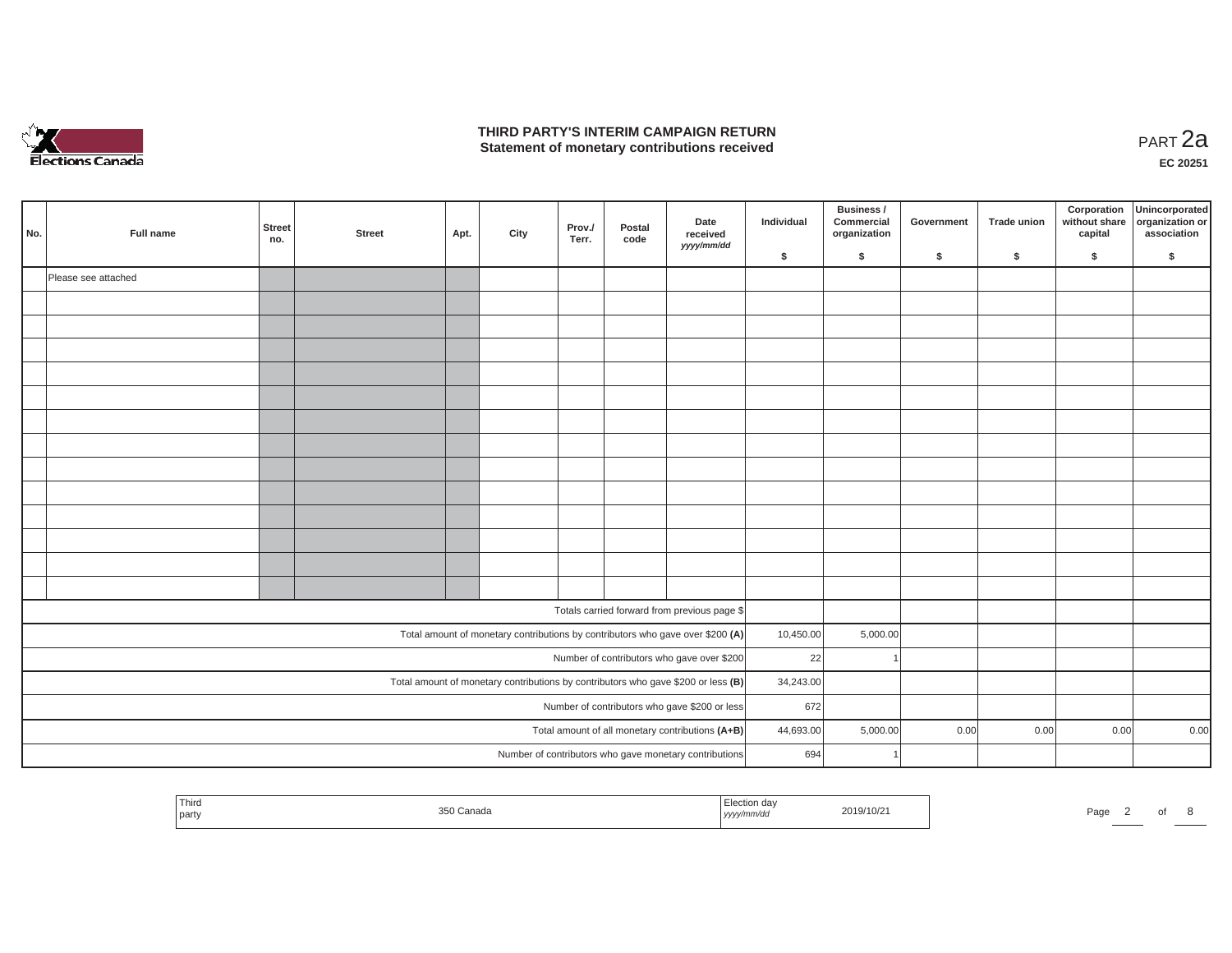|                      |                 |               |                       | Province/ |                |                           |            | Business /<br>Commerical |
|----------------------|-----------------|---------------|-----------------------|-----------|----------------|---------------------------|------------|--------------------------|
| No. First Name       | Last Name       | <b>Street</b> | City                  | Territory |                | Postal Code Date Received | Individual | organization             |
| 1 786989 Alberta Ltd |                 |               | Vancouver             | BC        | <b>V5N 4Y6</b> | 2019-08-30                |            | \$5,000.00               |
| 2 Mary               | Neumann         |               | Toronto               | ON        | <b>M5S 2K3</b> | 2019-09-02 \$1,000.00     |            |                          |
| 3 David              | <b>Hunter</b>   |               | North Vancouver       | BC        | <b>V7K 2B1</b> | 2019-09-02 \$1,000.00     |            |                          |
| 4 Mark               | Prescott        |               | Calgary               | AB        | T3B3P9         | 2019-09-04 \$1,000.00     |            |                          |
| 5 Braven             | Rayne           |               | Salt Spring Island BC |           | <b>V8K 2C6</b> | 2019-09-11 \$1,000.00     |            |                          |
| 6 Susan              | Wortman         |               | Hamilton              | ON        | <b>L8P 2W9</b> | 2019-09-02                | \$500.00   |                          |
| 7 Katie              | Perfitt         |               | Pakenham              | ON        | <b>K0A 2X0</b> | 2019-09-02                | \$500.00   |                          |
| 8 JoAnn              | McCaig          |               | Calgary               | AB        | <b>T2N 1X8</b> | 2019-09-04                | \$500.00   |                          |
| $9$ Ann              | Montgomery      |               | Toronto               | ON        | M4K 1E8        | 2019-09-04                | \$500.00   |                          |
| 10 Virginia          | Van Zee         |               | Vancouver             | BC        | <b>V5Z 0A2</b> | 2019-09-04                | \$450.00   |                          |
| 11 Lucile            | Quirion         |               | Montreal              | QC        | <b>H2R 2R4</b> | 2019-09-02                | \$350.00   |                          |
| 12 Jennifer and Jon  | Healey          |               | Salt Spring Island BC |           | <b>V8K 1H5</b> | 2019-09-02                | \$350.00   |                          |
| 13 Beverly           | Birkman-McKendy |               | Dorval                | QC        | <b>H9S !R2</b> | 2019-09-02                | \$350.00   |                          |
| 14 Elizabeth         | Hodgson         |               | Vancouver             | <b>BC</b> | <b>V6R 2L7</b> | 2019-09-02                | \$350.00   |                          |
| 15 Gabriela          | Délano-Stephens |               | Vancouver             | BC        | <b>V6H 1B2</b> | 2019-09-04                | \$350.00   |                          |
| 16 Leena             | Hasan           |               | Burnaby               | BC        | <b>V5B 1R6</b> | 2019-09-05                | \$350.00   |                          |
| 17 Hanae             | Kiyooka         |               | Edmonton              | AB        | T6C 1C 1       | 2019-09-12                | \$350.00   |                          |
| 18 Johanna           | Salem           |               | Saint Laurent         | QC        | <b>H4N 0A1</b> | 2019-09-09                | \$300.00   |                          |
| 19 Eric              | Geoffrion       |               | Montreal              | QC        | <b>H4A 2L1</b> | 2019-09-02                | \$250.00   |                          |
| 20 Tyler             | <b>Michaels</b> |               | Vancouver             | BC        | <b>V5T 2A5</b> | 2019-09-02                | \$250.00   |                          |
| 21 George            | Lennon          |               | North York            | ON        | M2N 6T3        | 2019-09-02                | \$250.00   |                          |
| 22 Elizabeth         | Loftus          |               | Markham               | ON        | L3P 7C5        | 2019-09-02                | \$250.00   |                          |
| 23 Dolph             | Schluter        |               | Vancouver             | BC        | <b>V6K4G4</b>  | 2019-09-04                | \$250.00   |                          |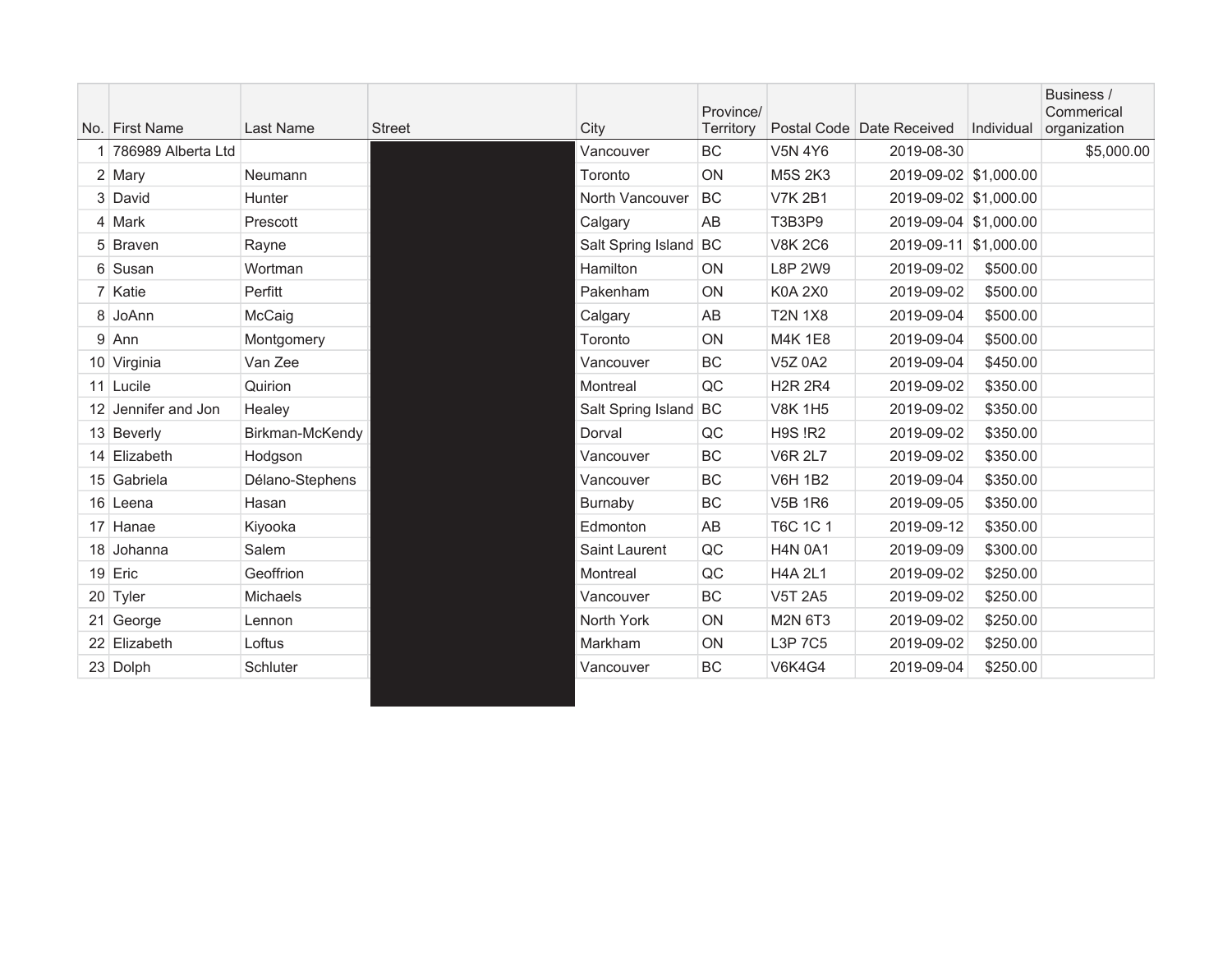

## **THIRD PARTY'S INTERIM CAMPAIGN RETURN**  THIRD PARTY'S INTERIM CAMPAIGN RETURN<br>Statement of non-monetary contributions received<br>**PART 2**b

**EC 20251**

| No.                                                                                   | Full name | <b>Street</b><br>no. | <b>Street</b> | Apt. | City | Prov./<br>Terr. | Postal<br>code | Date<br>received<br>yyyy/mm/dd                                                     | Individual | Business /<br>Commercial<br>organization | Government | Trade union | Corporation<br>capital | Unincorporated<br>without share organization or<br>association |
|---------------------------------------------------------------------------------------|-----------|----------------------|---------------|------|------|-----------------|----------------|------------------------------------------------------------------------------------|------------|------------------------------------------|------------|-------------|------------------------|----------------------------------------------------------------|
|                                                                                       |           |                      |               |      |      |                 |                |                                                                                    | \$         | \$                                       | \$         | \$          | \$                     | \$                                                             |
|                                                                                       |           |                      |               |      |      |                 |                |                                                                                    |            |                                          |            |             |                        |                                                                |
|                                                                                       |           |                      |               |      |      |                 |                |                                                                                    |            |                                          |            |             |                        |                                                                |
|                                                                                       |           |                      |               |      |      |                 |                |                                                                                    |            |                                          |            |             |                        |                                                                |
|                                                                                       |           |                      |               |      |      |                 |                |                                                                                    |            |                                          |            |             |                        |                                                                |
|                                                                                       |           |                      |               |      |      |                 |                |                                                                                    |            |                                          |            |             |                        |                                                                |
|                                                                                       |           |                      |               |      |      |                 |                |                                                                                    |            |                                          |            |             |                        |                                                                |
|                                                                                       |           |                      |               |      |      |                 |                |                                                                                    |            |                                          |            |             |                        |                                                                |
|                                                                                       |           |                      |               |      |      |                 |                |                                                                                    |            |                                          |            |             |                        |                                                                |
|                                                                                       |           |                      |               |      |      |                 |                |                                                                                    |            |                                          |            |             |                        |                                                                |
|                                                                                       |           |                      |               |      |      |                 |                |                                                                                    |            |                                          |            |             |                        |                                                                |
|                                                                                       |           |                      |               |      |      |                 |                |                                                                                    |            |                                          |            |             |                        |                                                                |
|                                                                                       |           |                      |               |      |      |                 |                |                                                                                    |            |                                          |            |             |                        |                                                                |
|                                                                                       |           |                      |               |      |      |                 |                |                                                                                    |            |                                          |            |             |                        |                                                                |
|                                                                                       |           |                      |               |      |      |                 |                |                                                                                    |            |                                          |            |             |                        |                                                                |
|                                                                                       |           |                      |               |      |      |                 |                |                                                                                    |            |                                          |            |             |                        |                                                                |
|                                                                                       |           |                      |               |      |      |                 |                | Totals carried forward from previous page \$                                       |            |                                          |            |             |                        |                                                                |
|                                                                                       |           |                      |               |      |      |                 |                | Total amount of non-monetary contributions by contributors who gave over \$200 (A) |            |                                          |            |             |                        |                                                                |
|                                                                                       |           |                      |               |      |      |                 |                | Number of contributors who gave over \$200                                         |            |                                          |            |             |                        |                                                                |
| Total amount of non-monetary contributions by contributors who gave \$200 or less (B) |           |                      |               |      |      |                 |                |                                                                                    |            |                                          |            |             |                        |                                                                |
|                                                                                       |           |                      |               |      |      |                 |                | Number of contributors who gave \$200 or less                                      |            |                                          |            |             |                        |                                                                |
|                                                                                       |           |                      |               |      |      |                 |                | Total amount of all non-monetary contributions (A+B)                               | 0.00       | 0.00                                     | 0.00       | 0.00        | 0.00                   | 0.00                                                           |
|                                                                                       |           |                      |               |      |      |                 |                | Number of contributors who gave non-monetary contributions                         |            |                                          |            |             |                        |                                                                |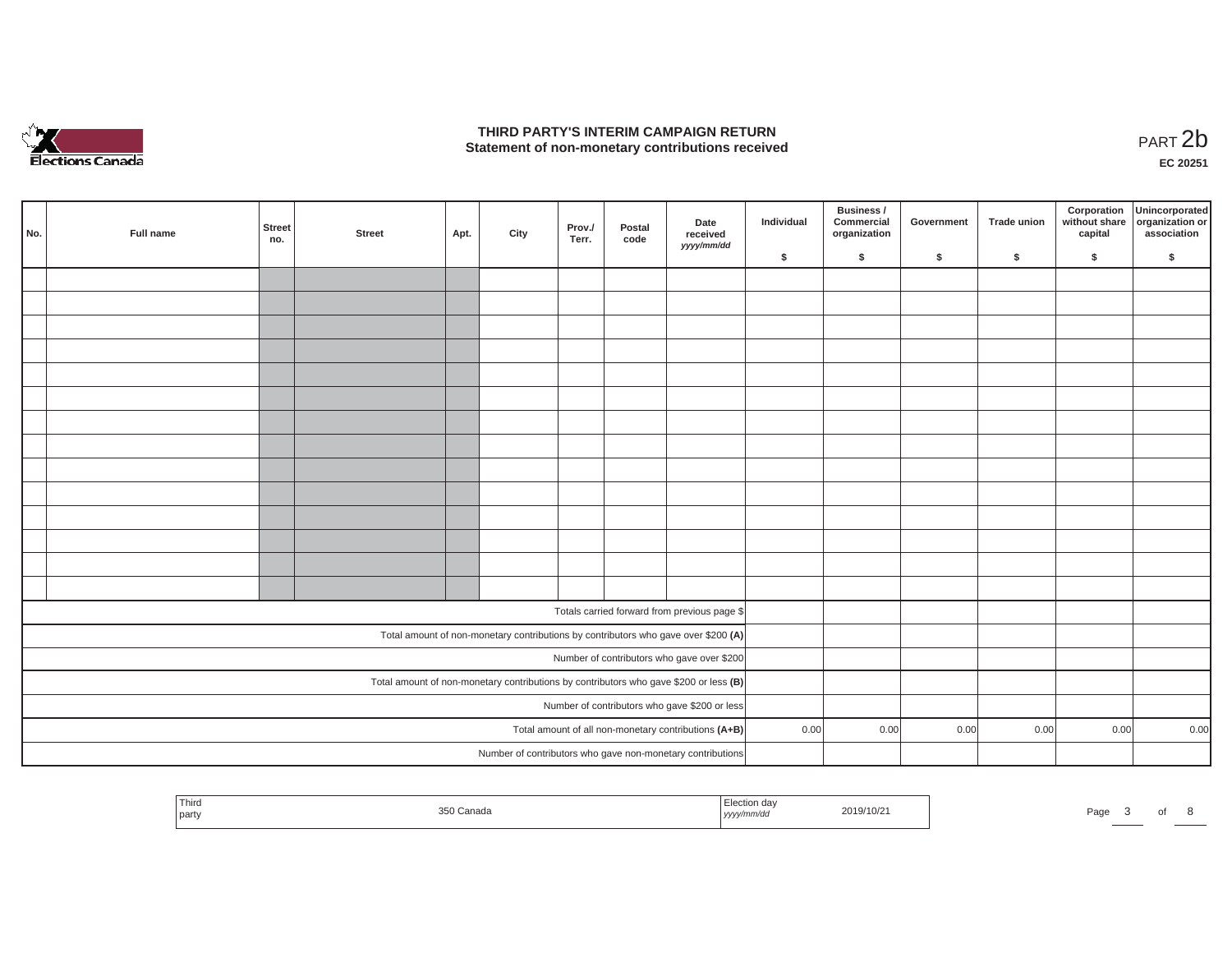

## **THIRD PARTY'S INTERIM CAMPAIGN RETURN**  RD PARTY'S INTERIM CAMPAIGN RETURN<br>Statement of operating loans received **PART 2c**

**EC 20251**

| No.                                          | Full name | <b>Street</b><br>no. | <b>Street</b> | Apt. | City | Prov./<br>Terr. | Postal<br>code | Date<br>received<br>yyyy/mm/dd                                    | Individual | Business /<br>Commercial<br>organization | Government | Trade union | Corporation | Unincorporated<br>without share<br>contract organization or<br>capital association |
|----------------------------------------------|-----------|----------------------|---------------|------|------|-----------------|----------------|-------------------------------------------------------------------|------------|------------------------------------------|------------|-------------|-------------|------------------------------------------------------------------------------------|
|                                              |           |                      |               |      |      |                 |                |                                                                   | \$         | \$                                       | \$         | \$          | \$          | \$                                                                                 |
|                                              |           |                      |               |      |      |                 |                |                                                                   |            |                                          |            |             |             |                                                                                    |
|                                              |           |                      |               |      |      |                 |                |                                                                   |            |                                          |            |             |             |                                                                                    |
|                                              |           |                      |               |      |      |                 |                |                                                                   |            |                                          |            |             |             |                                                                                    |
|                                              |           |                      |               |      |      |                 |                |                                                                   |            |                                          |            |             |             |                                                                                    |
|                                              |           |                      |               |      |      |                 |                |                                                                   |            |                                          |            |             |             |                                                                                    |
|                                              |           |                      |               |      |      |                 |                |                                                                   |            |                                          |            |             |             |                                                                                    |
|                                              |           |                      |               |      |      |                 |                |                                                                   |            |                                          |            |             |             |                                                                                    |
|                                              |           |                      |               |      |      |                 |                |                                                                   |            |                                          |            |             |             |                                                                                    |
|                                              |           |                      |               |      |      |                 |                |                                                                   |            |                                          |            |             |             |                                                                                    |
|                                              |           |                      |               |      |      |                 |                |                                                                   |            |                                          |            |             |             |                                                                                    |
|                                              |           |                      |               |      |      |                 |                |                                                                   |            |                                          |            |             |             |                                                                                    |
|                                              |           |                      |               |      |      |                 |                |                                                                   |            |                                          |            |             |             |                                                                                    |
|                                              |           |                      |               |      |      |                 |                |                                                                   |            |                                          |            |             |             |                                                                                    |
|                                              |           |                      |               |      |      |                 |                |                                                                   |            |                                          |            |             |             |                                                                                    |
|                                              |           |                      |               |      |      |                 |                | Totals carried forward from previous page \$                      |            |                                          |            |             |             |                                                                                    |
|                                              |           |                      |               |      |      |                 |                | Total amount of loans by lenders who provided over \$200 (A)      |            |                                          |            |             |             |                                                                                    |
|                                              |           |                      |               |      |      |                 |                | Number of lenders who provided over \$200                         |            |                                          |            |             |             |                                                                                    |
|                                              |           |                      |               |      |      |                 |                | Total amount of loans by lenders who provided \$200 or less $(B)$ |            |                                          |            |             |             |                                                                                    |
| Number of lenders who provided \$200 or less |           |                      |               |      |      |                 |                |                                                                   |            |                                          |            |             |             |                                                                                    |
|                                              |           |                      |               |      |      |                 |                | Total amount of all loans (A+B)                                   | 0.00       | 0.00                                     | 0.00       | 0.00        | 0.00        | 0.00                                                                               |
|                                              |           |                      |               |      |      |                 |                | Number of all lenders who provided loans                          |            |                                          |            |             |             |                                                                                    |

| Third<br>part | vanauc | ,,,,,<br>,,,,, | 2019/10/21 | Page |  |  |
|---------------|--------|----------------|------------|------|--|--|
|               |        |                |            |      |  |  |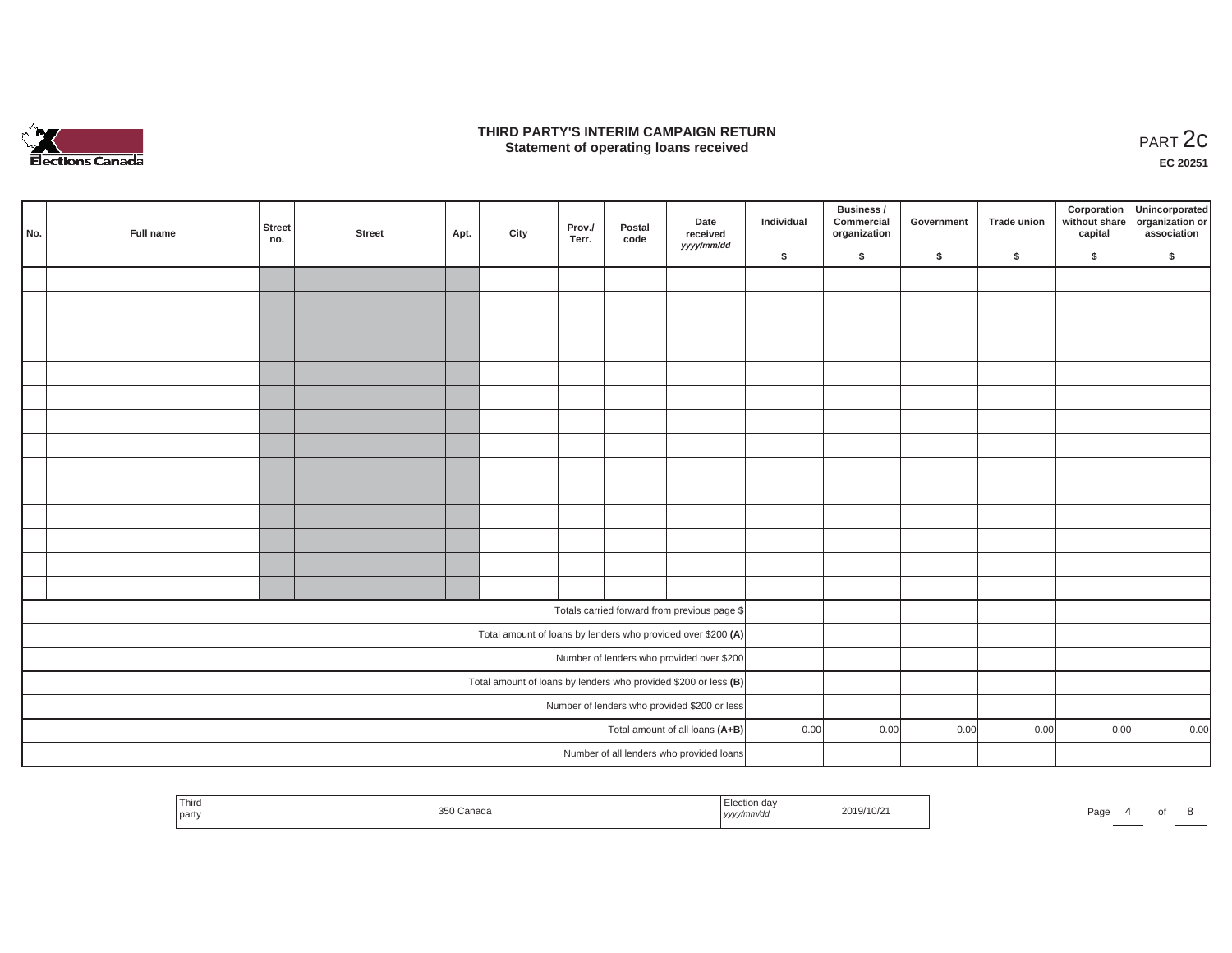# Elections Canada

# **THIRD PARTY'S INTERIM CAMPAIGN RETURN Summary of inflows**

| PART <sub>2d</sub> |
|--------------------|
| EC 20251           |

| No.   | Type of contributor / lender                 | Monetary<br>contributions<br>(Part 2a) | Non-monetary<br>contributions<br>(Part 2b) | Loans<br>(Part 2c) | <b>Total</b> | Number of<br>contributors and<br>lenders |  |
|-------|----------------------------------------------|----------------------------------------|--------------------------------------------|--------------------|--------------|------------------------------------------|--|
|       |                                              | \$                                     | \$                                         | \$                 | \$           |                                          |  |
| 1.    | Individuals                                  | 44,693.00                              |                                            |                    | 44,693.00    | 694                                      |  |
| 2.    | Businesses / Commercial organizations        | 5,000.00                               |                                            |                    | 5,000.00     |                                          |  |
| 3.    | Governments                                  |                                        |                                            |                    |              |                                          |  |
| 4.    | Trade unions                                 |                                        |                                            |                    |              |                                          |  |
| 5.    | Corporations without share capital           |                                        |                                            |                    |              |                                          |  |
| 6.    | Unincorporated organizations or associations |                                        |                                            |                    |              |                                          |  |
| 7.    | Total (items 1 to 6)                         | 49,693.00                              | 0.00                                       | 0.00               | 49,693.00    | 695                                      |  |
| Total |                                              |                                        |                                            |                    |              |                                          |  |
| 8.    | Amount of third party's resources used       |                                        |                                            |                    | 0.00         |                                          |  |
| 9.    | Grand total (items 7 and 8)                  | 49,693.00                              | 0.00                                       | 0.00               | 49,693.00    | 695                                      |  |

| Third<br>party | 350 Canada | Election dav<br>.<br>l yyyy/mm/dd | 2019/10/21 |
|----------------|------------|-----------------------------------|------------|
|----------------|------------|-----------------------------------|------------|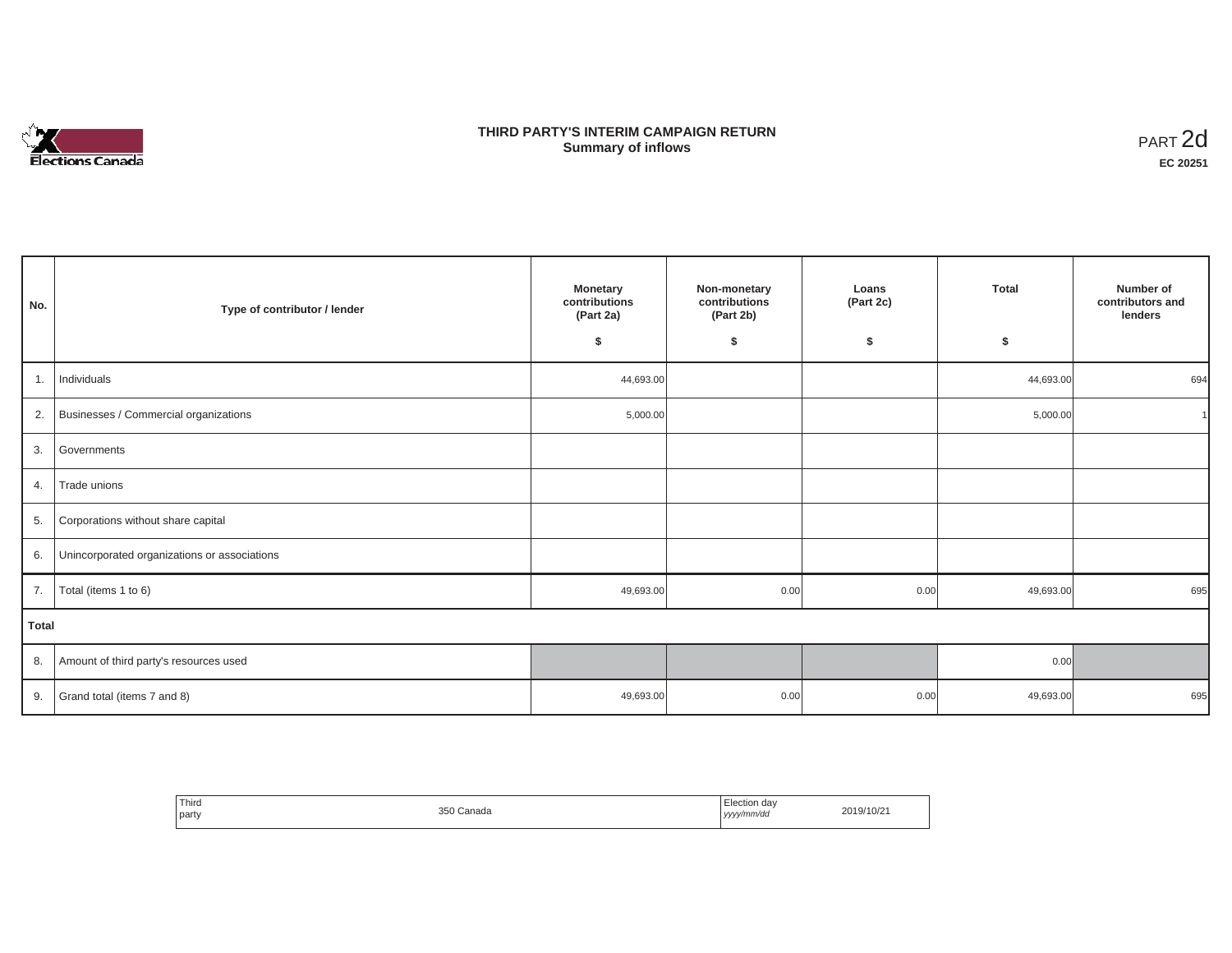

# **THIRD PARTY'S INTERIM CAMPAIGN RETURN Statement of expenses incurred for regulated activities that take place during the pre-election period**  *(Only applicable to a fixed-date general election)*

<code>PART $3$ a</code> **EC 20251**

For a list of expense types, expense categories and expense subcategories, refer to Annex II in the Instructions.

| No. | Date<br>incurred<br>yyyy/mm/dd | ED Code<br>(if applicable) | Supplier             | <b>Expense type</b> | Expense<br>category | Expense<br>subcategory | <b>Starting date</b><br>of activity,<br>advertisement<br>or survey<br>yyyy/mm/dd | <b>Ending date</b><br>$\frac{1}{2}$ of activity,<br>or survey<br>yyyy/mm/dd | Place of activity or<br>advertisement        | <b>Expense amount</b><br>\$ |
|-----|--------------------------------|----------------------------|----------------------|---------------------|---------------------|------------------------|----------------------------------------------------------------------------------|-----------------------------------------------------------------------------|----------------------------------------------|-----------------------------|
|     |                                |                            | Please see attached. |                     |                     |                        |                                                                                  |                                                                             |                                              |                             |
|     |                                |                            |                      |                     |                     |                        |                                                                                  |                                                                             |                                              |                             |
|     |                                |                            |                      |                     |                     |                        |                                                                                  |                                                                             |                                              |                             |
|     |                                |                            |                      |                     |                     |                        |                                                                                  |                                                                             |                                              |                             |
|     |                                |                            |                      |                     |                     |                        |                                                                                  |                                                                             |                                              |                             |
|     |                                |                            |                      |                     |                     |                        |                                                                                  |                                                                             |                                              |                             |
|     |                                |                            |                      |                     |                     |                        |                                                                                  |                                                                             |                                              |                             |
|     |                                |                            |                      |                     |                     |                        |                                                                                  |                                                                             |                                              |                             |
|     |                                |                            |                      |                     |                     |                        |                                                                                  |                                                                             |                                              |                             |
|     |                                |                            |                      |                     |                     |                        |                                                                                  |                                                                             |                                              |                             |
|     |                                |                            |                      |                     |                     |                        |                                                                                  |                                                                             |                                              |                             |
|     |                                |                            |                      |                     |                     |                        |                                                                                  |                                                                             |                                              |                             |
|     |                                |                            |                      |                     |                     |                        |                                                                                  |                                                                             |                                              |                             |
|     |                                |                            |                      |                     |                     |                        |                                                                                  |                                                                             |                                              |                             |
|     |                                |                            |                      |                     |                     |                        |                                                                                  |                                                                             |                                              |                             |
|     |                                |                            |                      |                     |                     |                        |                                                                                  |                                                                             |                                              |                             |
|     |                                |                            |                      |                     |                     |                        |                                                                                  |                                                                             |                                              |                             |
|     |                                |                            |                      |                     |                     |                        |                                                                                  |                                                                             | Totals carried forward from previous page \$ | 0.00                        |
|     |                                |                            |                      |                     |                     |                        |                                                                                  |                                                                             | Total \$                                     | 15,444.66                   |

| Third<br>∃lection da∖<br>2019/10/21<br>350 Canada<br>Paɑe<br>yyyy/mm/dd<br>  party | UI |  |  |  |
|------------------------------------------------------------------------------------|----|--|--|--|
|------------------------------------------------------------------------------------|----|--|--|--|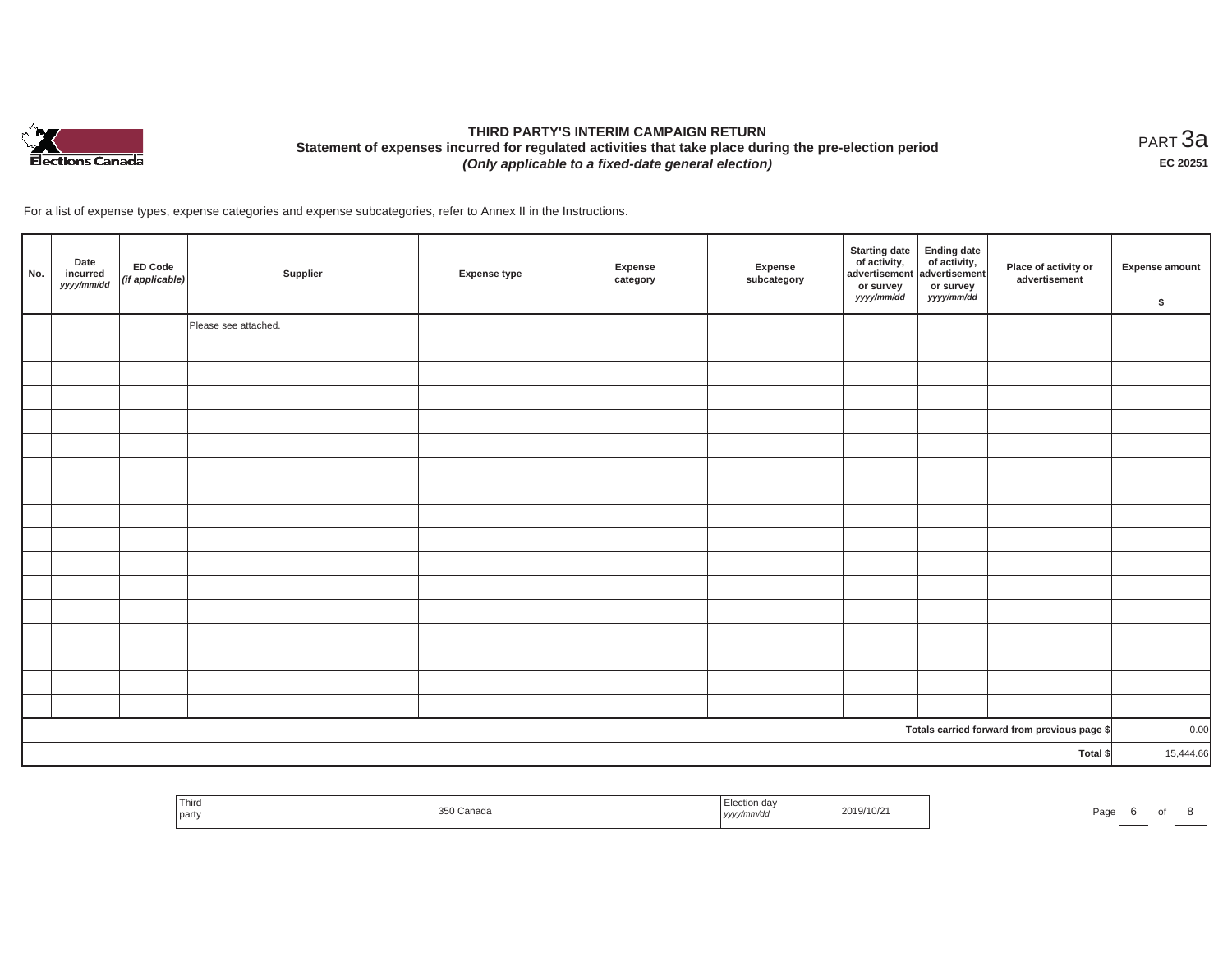|                | No. Date incurred ED Code Supplier |       |                                    | Expense Type                    | Expense category Expense subcategory       |            |                     | Starting date Ending date Place of activity or ad | Amount     |
|----------------|------------------------------------|-------|------------------------------------|---------------------------------|--------------------------------------------|------------|---------------------|---------------------------------------------------|------------|
| $\mathbf{1}$   | 2019-08-22                         |       | 350 Action                         | Partisan Activity Office        | Information technology -<br>Software       | 2019-08-22 | 2019-10-22 National |                                                   | \$2,789.26 |
| 2              | 2019-08-22                         |       | 350 Action                         | Partisan Activity Office        | Information technology -<br>Software       | 2019-08-22 | 2019-10-22 National |                                                   | \$1,116.15 |
| 3              | 2019-08-26                         |       | franciskung.com<br>consulting ltd. | Partisan Activity Office        | Website - development                      | 2019-08-26 | 2019-09-09 National |                                                   | \$3,675.00 |
| $\overline{4}$ | 2019-09-01                         |       | 350 Action                         | Partisan Activity Voter contact | Database Update                            | 2019-09-01 | 2019-09-01 National |                                                   | \$6,491.21 |
| 5              | 2019-09-04                         |       | Cameron Fenton                     | Partisan Activity Voter contact | Other (Email & Website Content) 2019-09-04 |            | 2019-09-12 National |                                                   | \$166.51   |
| 6              | 2019-09-05                         |       | Jennifer Deol                      | Partisan Activity Social Media  | Design & Maintenance                       | 2019-09-05 | 2019-09-12 National |                                                   | \$126.56   |
| $\overline{7}$ | 2019-09-07                         |       | Amara Possian                      | Partisan Activity Office        | Website - development                      | 2019-09-07 | 2019-09-07 National |                                                   | \$173.37   |
| 8              | 2019-09-08                         | 59002 | Amara Possian                      | Partisan Activity Office        | Website - development                      | 2019-09-08 |                     | 2019-09-08 Burnaby North-Seymour                  | \$9.25     |
| 9              | 2019-09-08                         | 35101 | Amara Possian                      | Partisan Activity Office        | Website - development                      | 2019-09-08 |                     | 2019-09-08 Spadina - Fort York                    | \$9.25     |
| 10             | 2019-09-08                         | 35035 | Amara Possian                      | Partisan Activity Office        | Website - development                      | 2019-09-08 |                     | 2019-09-08   Hamilton-Centre                      | \$9.25     |
| 11             | 2019-09-08                         | 46011 | Amara Possian                      | Partisan Activity Office        | Website - development                      | 2019-09-08 |                     | 2019-09-08 Winnipeg Center                        | \$9.25     |
| 12             | 2019-09-08                         | 35096 | Amara Possian                      | Partisan Activity Office        | Website - development                      | 2019-09-08 |                     | 2019-09-08 Scarborough North                      | \$9.25     |
| 13             | 2019-09-08                         | 46005 | Amara Possian                      | Partisan Activity Office        | Website - development                      | 2019-09-08 |                     | 2019-09-08 Elmwood-Transcona                      | \$9.25     |
| 14             | 2019-09-08                         | 35108 | Amara Possian                      | Partisan Activity Office        | Website - development                      | 2019-09-08 |                     | 2019-09-08   Toronto - Centre                     | \$9.25     |
| 15             | 2019-09-08                         | 35118 | Amara Possian                      | Partisan Activity Office        | Website - development                      | 2019-09-08 |                     | 2019-09-08 York Centre                            | \$9.25     |
| 16             | 2019-09-08                         | 35081 | Amara Possian                      | Partisan Activity Office        | Website - development                      | 2019-09-08 |                     | 2019-09-08 Parkdale - High Park                   | \$9.25     |
| 17             | 2019-09-08                         | 12004 | Amara Possian                      | Partisan Activity Office        | Website - development                      | 2019-09-08 |                     | 2019-09-08 Dartmouth-Cole Harbour \$9.25          |            |
| 18             | 2019-09-08                         | 35032 | Amara Possian                      | Partisan Activity Office        | Website - development                      | 2019-09-08 | 2019-09-08          | Guelph                                            | \$9.25     |
| 19             | 2019-09-08                         | 35045 | Amara Possian                      | Partisan Activity Office        | Website - development                      | 2019-09-08 |                     | 2019-09-08   Kitchener Centre                     | \$9.25     |
| 20             | 2019-09-08                         | 11004 | Amara Possian                      | Partisan Activity Office        | Website - development                      | 2019-09-08 | 2019-09-08 Malpeque |                                                   | \$9.25     |
| 21             | 2019-09-08                         |       | Atiya Jaffar                       | Partisan Activity Office        | Website - development                      | 2019-09-08 | 2019-09-09 National |                                                   | \$322.14   |
| 22             | 2019-09-08                         | 59002 | Atiya Jaffar                       | Partisan Activity Office        | Website - development                      | 2019-09-08 |                     | 2019-09-08 Burnaby North-Seymour                  | \$3.68     |
| 23             | 2019-09-08                         | 35101 | Atiya Jaffar                       | Partisan Activity Office        | Website - development                      | 2019-09-08 |                     | 2019-09-08 Spadina - Fort York                    | \$3.68     |
| 24             | 2019-09-08                         | 35035 | Atiya Jaffar                       | Partisan Activity Office        | Website - development                      | 2019-09-08 |                     | 2019-09-08 Hamilton-Centre                        | \$3.68     |
| 25             | 2019-09-08                         | 46011 | Atiya Jaffar                       | Partisan Activity Office        | Website - development                      | 2019-09-08 |                     | 2019-09-08 Winnipeg Center                        | \$3.68     |
| 26             | 2019-09-08                         | 35096 | Atiya Jaffar                       | Partisan Activity Office        | Website - development                      | 2019-09-08 |                     | 2019-09-08 Scarborough North                      | \$3.68     |
| 27             | 2019-09-08                         | 46005 | Atiya Jaffar                       | Partisan Activity Office        | Website - development                      | 2019-09-08 |                     | 2019-09-08 Elmwood-Transcona                      | \$3.68     |
| 28             | 2019-09-08                         | 35108 | Atiya Jaffar                       | Partisan Activity Office        | Website - development                      | 2019-09-08 |                     | 2019-09-08   Toronto - Centre                     | \$3.68     |
| 29             | 2019-09-08                         | 35118 | Atiya Jaffar                       | Partisan Activity Office        | Website - development                      | 2019-09-08 |                     | 2019-09-08 York Centre                            | \$3.68     |
| 30             | 2019-09-08                         | 35081 | Atiya Jaffar                       | Partisan Activity Office        | Website - development                      | 2019-09-08 |                     | 2019-09-08 Parkdale - High Park                   | \$3.68     |
| 31             | 2019-09-08                         | 12004 | Atiya Jaffar                       | Partisan Activity Office        | Website - development                      | 2019-09-08 |                     | 2019-09-08 Dartmouth-Cole Harbour                 | \$3.68     |
| 32             | 2019-09-08                         | 35032 | Atiya Jaffar                       | Partisan Activity Office        | Website - development                      | 2019-09-08 | 2019-09-08          | Guelph                                            | \$3.68     |
| 33             | 2019-09-08                         | 35045 | Atiya Jaffar                       | Partisan Activity Office        | Website - development                      | 2019-09-08 |                     | 2019-09-08   Kitchener Centre                     | \$3.68     |
| 34             | 2019-09-08                         | 11004 | Atiya Jaffar                       | Partisan Activity Office        | Website - development                      | 2019-09-08 | 2019-09-08 Malpeque |                                                   | \$3.68     |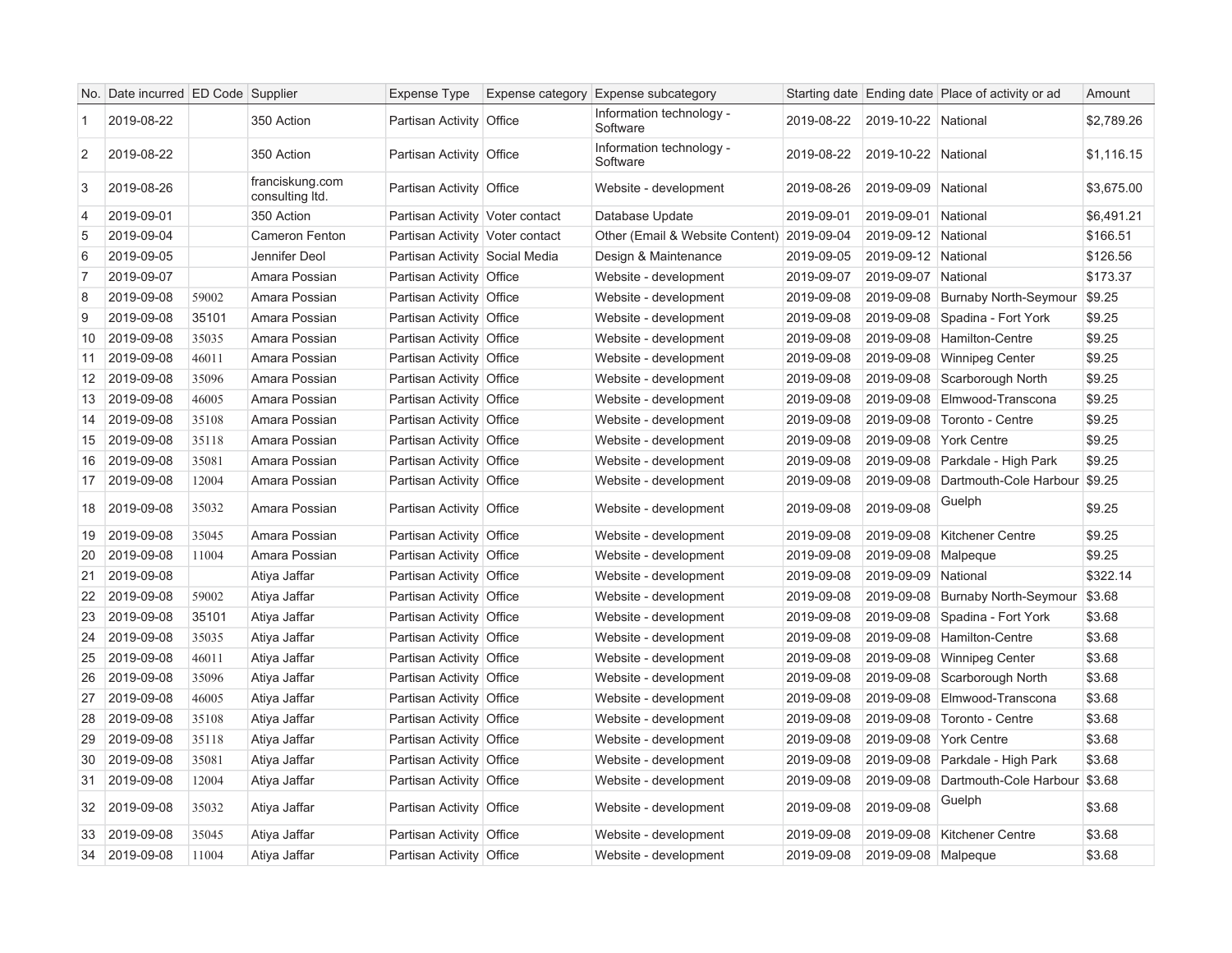|    | No. Date incurred ED Code Supplier |       |                       | Expense Type                    | <b>Expense category</b> | <b>Expense subcategory</b>      |            |                       | Starting date Ending date Place of activity or ad | Amount      |
|----|------------------------------------|-------|-----------------------|---------------------------------|-------------------------|---------------------------------|------------|-----------------------|---------------------------------------------------|-------------|
| 35 | 2019-09-09                         |       | Amara Possian         | Partisan Activity Voter contact |                         | Other (website content)         | 2019-09-05 | 2019-09-05 National   |                                                   | \$115.58    |
| 36 | 2019-09-09                         |       | Clayton Thomas-Muller | Partisan Activity Voter Contact |                         | Other (Email & Website Content) | 2019-09-08 | 2019-09-08 National   |                                                   | \$26.64     |
| 37 | 2019-09-09                         | 59002 | Jennifer Deol         | Partisan Activity Social Media  |                         | Design & Maintenance            | 2019-09-08 |                       | 2019-09-09 Burnaby North-Seymour                  | \$21.92     |
| 38 | 2019-09-09                         | 46005 | Jennifer Deol         | Partisan Activity Social Media  |                         | Design & Maintenance            | 2019-09-08 | 2019-09-09            | Elmwood-Transcona                                 | \$15.19     |
| 39 | 2019-09-09                         | 35032 | Jennifer Deol         | Partisan Activity Social Media  |                         | Design & Maintenance            | 2019-09-08 | 2019-09-09            | Guelph                                            | \$15.86     |
| 40 | 2019-09-09                         | 35035 | Jennifer Deol         | Partisan Activity Social Media  |                         | Design & Maintenance            | 2019-09-08 |                       | 2019-09-12 Hamilton-Centre                        | \$20.63     |
| 41 | 2019-09-09                         | 35045 | Jennifer Deol         | Partisan Activity Social Media  |                         | Design & Maintenance            | 2019-09-08 |                       | 2019-09-09   Kitchener Centre                     | \$15.19     |
|    | 42 2019-09-09                      | 11004 | Jennifer Deol         | Partisan Activity Social Media  |                         | Design & Maintenance            | 2019-09-08 | 2019-09-09   Malpeque |                                                   | \$16.52     |
| 43 | 2019-09-09                         | 35081 | Jennifer Deol         | Partisan Activity Social Media  |                         | Design & Maintenance            | 2019-09-08 | 2019-09-09            | Parkdale - High Park                              | \$16.52     |
|    | 44 2019-09-09                      | 35096 | Jennifer Deol         | Partisan Activity Social Media  |                         | Design & Maintenance            | 2019-09-08 | 2019-09-09            | Scarborough North                                 | \$15.19     |
|    | 45 2019-09-09                      | 35101 | Jennifer Deol         | Partisan Activity Social Media  |                         | Design & Maintenance            | 2019-09-08 | 2019-09-11            | Spadina - Fort York                               | \$21.29     |
| 46 | $ 2019-09-09 $                     | 35108 | Jennifer Deol         | Partisan Activity Social Media  |                         | Design & Maintenance            | 2019-09-08 | 2019-09-09            | Toronto - Centre                                  | \$15.19     |
| 47 | 2019-09-09                         | 46011 | Jennifer Deol         | Partisan Activity Social Media  |                         | Design & Maintenance            | 2019-09-08 |                       | 2019-09-13 Winnipeg Center                        | \$21.96     |
| 48 | 2019-09-09                         | 35118 | Jennifer Deol         | Partisan Activity Social Media  |                         | Design & Maintenance            | 2019-09-08 | 2019-09-09            | <b>York Centre</b>                                | \$15.86     |
| 49 | 2019-09-09                         |       | Atiya Jaffar          | Partisan Activity Voter contact |                         | Other (website launch email)    | 2019-09-09 | 2019-09-12 National   |                                                   | \$38.35     |
| 50 | 2019-09-13                         | 12004 | Jennifer Deol         | Partisan Activity Social Media  |                         | Design & Maintenance            | 2019-09-08 |                       | 2019-09-13 Dartmouth-Cole Harbour                 | \$24.49     |
|    |                                    |       |                       |                                 |                         |                                 |            |                       |                                                   |             |
|    |                                    |       |                       |                                 |                         |                                 |            |                       | Total                                             | \$15,444.66 |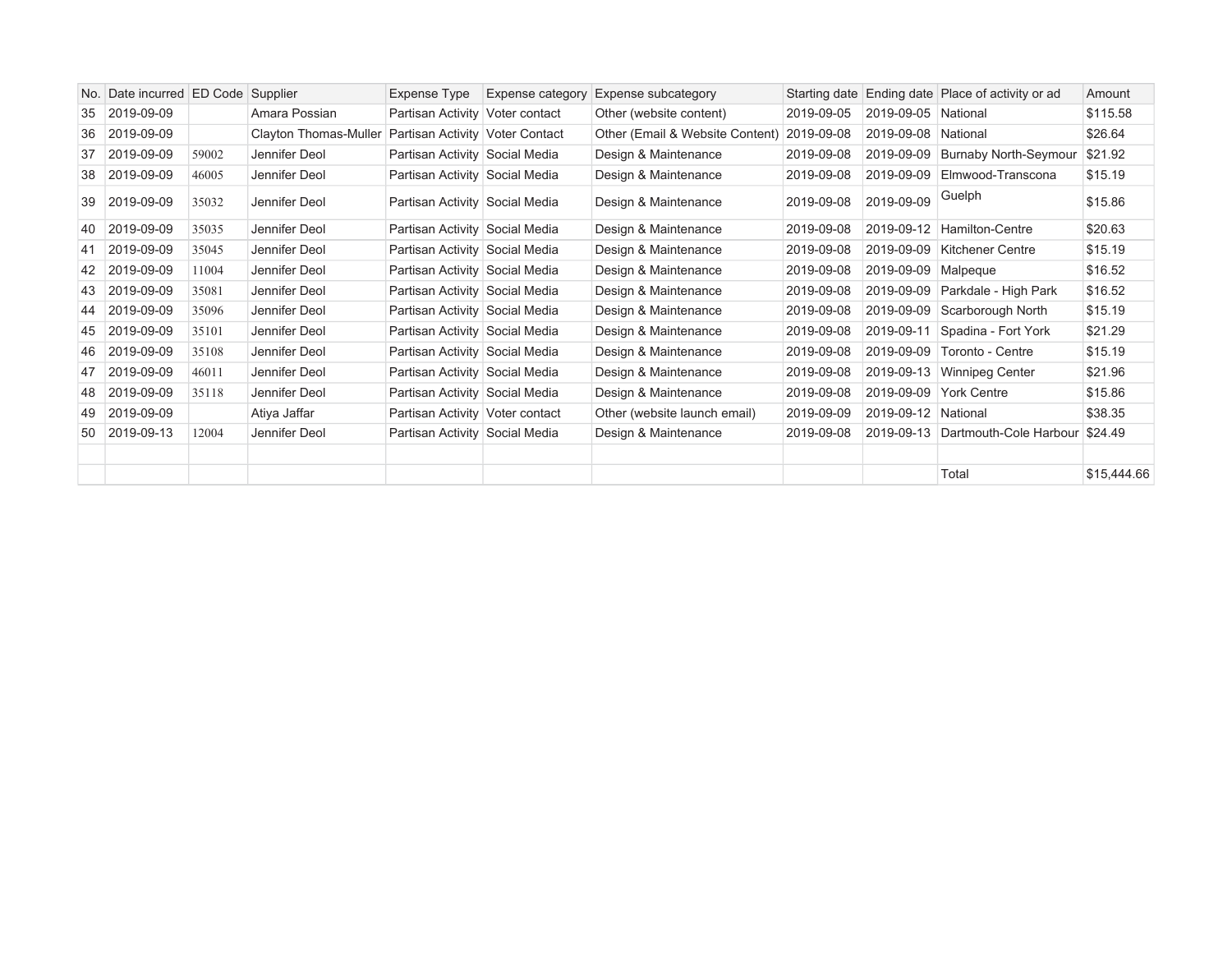

# **THIRD PARTY'S INTERIM CAMPAIGN RETURN Statement of expenses incurred for regulated activities that take place during the election period**<br>PART  $3b$

**EC 20251**

For a list of expense types, expense categories and expense subcategories, refer to Annex II in the Instructions.

| No. | Date<br>incurred<br>yyyy/mm/dd | ED Code<br>(if applicable) | Supplier             | <b>Expense type</b> | Expense<br>category | Expense<br>subcategory | Starting date Ending date<br>of activity, of activity,<br>advertisement advertisement<br>or survey<br>yyyy/mm/dd | or survey<br>yyyy/mm/dd | Place of activity or<br>advertisement        | Expense amount<br>\$ |
|-----|--------------------------------|----------------------------|----------------------|---------------------|---------------------|------------------------|------------------------------------------------------------------------------------------------------------------|-------------------------|----------------------------------------------|----------------------|
|     |                                |                            | Please see attached. |                     |                     |                        |                                                                                                                  |                         |                                              |                      |
|     |                                |                            |                      |                     |                     |                        |                                                                                                                  |                         |                                              |                      |
|     |                                |                            |                      |                     |                     |                        |                                                                                                                  |                         |                                              |                      |
|     |                                |                            |                      |                     |                     |                        |                                                                                                                  |                         |                                              |                      |
|     |                                |                            |                      |                     |                     |                        |                                                                                                                  |                         |                                              |                      |
|     |                                |                            |                      |                     |                     |                        |                                                                                                                  |                         |                                              |                      |
|     |                                |                            |                      |                     |                     |                        |                                                                                                                  |                         |                                              |                      |
|     |                                |                            |                      |                     |                     |                        |                                                                                                                  |                         |                                              |                      |
|     |                                |                            |                      |                     |                     |                        |                                                                                                                  |                         |                                              |                      |
|     |                                |                            |                      |                     |                     |                        |                                                                                                                  |                         |                                              |                      |
|     |                                |                            |                      |                     |                     |                        |                                                                                                                  |                         |                                              |                      |
|     |                                |                            |                      |                     |                     |                        |                                                                                                                  |                         |                                              |                      |
|     |                                |                            |                      |                     |                     |                        |                                                                                                                  |                         |                                              |                      |
|     |                                |                            |                      |                     |                     |                        |                                                                                                                  |                         |                                              |                      |
|     |                                |                            |                      |                     |                     |                        |                                                                                                                  |                         |                                              |                      |
|     |                                |                            |                      |                     |                     |                        |                                                                                                                  |                         |                                              |                      |
|     |                                |                            |                      |                     |                     |                        |                                                                                                                  |                         |                                              |                      |
|     |                                |                            |                      |                     |                     |                        |                                                                                                                  |                         | Totals carried forward from previous page \$ | 0.00                 |
|     |                                |                            |                      |                     |                     |                        |                                                                                                                  |                         | Total \$                                     | 4,683.09             |

| Third                   | Election day | Page |
|-------------------------|--------------|------|
| $\sim$ $\sim$ $\sim$    | 2019/10/21   |      |
| <sup>।</sup> Canada     |              |      |
| the control of the con- | yyyy/mm/dd   |      |
| party                   |              |      |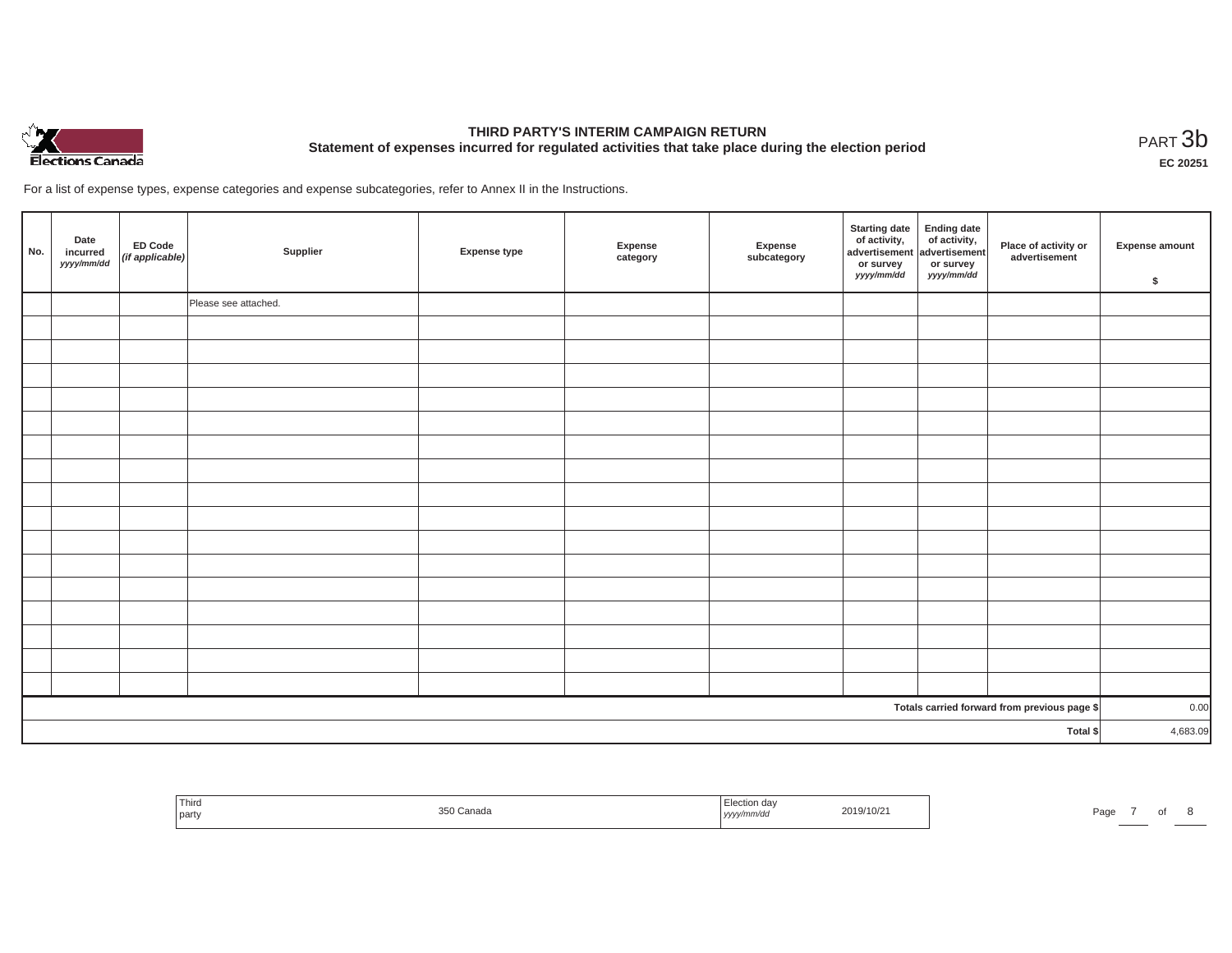|                | No. Date incurred ED Code Supplier |       |                       | <b>Expense Type</b>         | Expense category | <b>Expense subcategory</b>           |            |                     | Starting date Ending date Place of activity or ad | Amount     |
|----------------|------------------------------------|-------|-----------------------|-----------------------------|------------------|--------------------------------------|------------|---------------------|---------------------------------------------------|------------|
|                | 2019-08-22                         |       | 350 Action            | Partisan Activity           | Office           | Information technology -<br>Software | 2019-08-22 | 2019-10-22 National |                                                   | \$2,789.26 |
| 2              | 2019-08-22                         |       | 350 Action            | Partisan Activity           | Office           | Information technology -<br>Software | 2019-08-22 | 2019-10-22 National |                                                   | \$1,116.15 |
| 3              | 2019-09-04                         |       | <b>Cameron Fenton</b> | Partisan Activity           | Voter contact    | Other (Email & Website Content)      | 2019-09-04 | 2019-09-12 National |                                                   | \$166.51   |
| $\overline{4}$ | 2019-09-05                         |       | Jennifer Deol         | Partisan Activity           | Social Media     | Design & Maintenance                 | 2019-09-05 | 2019-09-12 National |                                                   | \$126.56   |
| 5              | 2019-09-09                         | 35101 | Jennifer Deol         | Partisan Activity           | Social Media     | Design & Maintenance                 | 2019-09-08 |                     | 2019-09-11 Spadina - Fort York                    | \$21.29    |
| 6              | 2019-09-09                         | 35035 | Jennifer Deol         | Partisan Activity           | Social Media     | Design & Maintenance                 | 2019-09-08 |                     | 2019-09-12 Hamilton-Centre                        | \$20.63    |
| 7              | 2019-09-09                         |       | Atiya Jaffar          | Partisan Activity           | Voter contact    | Other (Website launch email)         | 2019-09-09 | 2019-09-12 National |                                                   | \$38.35    |
| 8              | 2019-09-09                         | 46011 | Jennifer Deol         | Partisan Activity           | Social Media     | Design & Maintenance                 | 2019-09-08 | 2019-09-13          | <b>Winnipeg Center</b>                            | \$21.96    |
| 9              | 2019-09-09                         |       | VI Bui                | <b>Election Advertising</b> | Signs            | Posters                              | 2019-09-09 | 2019-09-27          | Ottawa                                            | \$46.33    |
| 10             | 2019-09-11                         |       | Amara Possian         | Partisan Activity           | Social Media     | Design & Maintenance                 | 2019-09-11 | 2019-09-11          | National                                          | \$11.56    |
| 11             | 2019-09-11                         |       | Amara Possian         | Partisan Activity           | Events           | Kick-off meetings                    | 2019-09-11 | 2019-09-11 National |                                                   | \$57.79    |
| 12             | 2019-09-11                         |       | Atiya Jaffar          | Partisan Activity           | Events           | Kick-off meetings                    | 2019-09-11 | 2019-09-11 National |                                                   | \$34.52    |
| 13             | 2019-09-11                         |       | zoom.us               | Partisan Activity           | Office           | IT-Software                          | 2019-09-11 | 2019-10-10 National |                                                   | \$40.69    |
| 14             | 2019-09-12                         |       | Kate Hodgson          | <b>Election Advertising</b> | Signs            | Posters                              | 2019-09-09 | 2019-09-27          | Vancouver                                         | \$93.43    |
| 15             | 2019-09-12                         |       | Peter Driftmier       | <b>Election Advertising</b> | Signs            | Posters                              | 2019-09-09 | 2019-09-27          | Calgary                                           | \$73.57    |
| 16             | 2019-09-13                         | 12004 | Jennifer Deol         | Partisan Activity           | Social Media     | Design & Maintenance                 | 2019-09-08 |                     | 2019-09-13 Dartmouth-Cole Harbour                 | \$24.49    |
|                |                                    |       |                       |                             |                  |                                      |            |                     |                                                   |            |
|                |                                    |       |                       |                             |                  |                                      |            |                     | <b>Election Advertising</b>                       | \$213.33   |
|                |                                    |       |                       |                             |                  |                                      |            |                     | Partisan Activity                                 | \$4,469.76 |
|                |                                    |       |                       |                             |                  |                                      |            |                     |                                                   |            |
|                |                                    |       |                       |                             |                  |                                      |            |                     | Total                                             | \$4,683.09 |